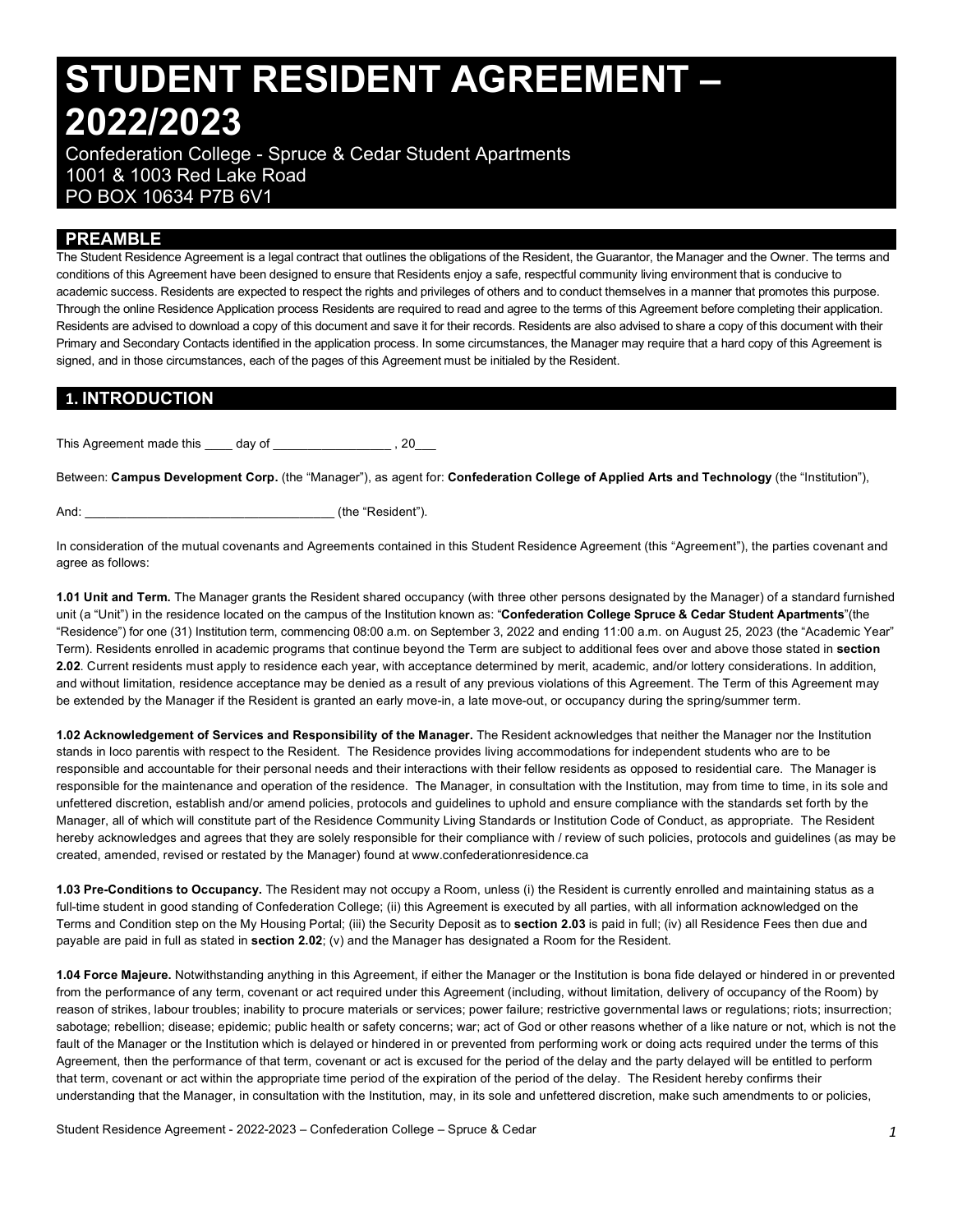protocols and guidelines to alter the then in force Residence Community Living Standards or Institution Code of Conduct to address the cause(s) or effect(s) of such delay or delays.

 **1.05 No Assignment.** This Agreement and the rights and privileges granted to the Resident under it are not assignable by the Resident and the Resident may not sublet the Unit. The Resident may not permit the use of the Unit by any other person, other than a person designated by the Manager. The Unit or Residence services/facilities including but not limited to the mailbox, may not be used for any business uses.

 **1.06 Conditions of Occupancy.** The Resident may not occupy a Room, unless (i) the Resident is currently enrolled and maintaining status as a full- time student in good standing at the Institution; (ii) this Agreement is executed by all parties; (iii) all Residence Fees then due and payable are paid in full as stated in **section 2.03**; (iv) the Manager has designated a Room for the Resident and (v) the Resident meets any additional conditions to occupancy established by the Institution, including any vaccination conditions .

#### **2. RESIDENCE FEES**

 **2.01 Payment of Fees.** All amounts payable by the Resident under this Agreement are payable to **"Campus Development Corp."** and payment must be delivered to the Manager. All amounts payable under this Agreement may be paid by cash, certified cheque, bank draft, money order, debit, or online as designated by the Manager and Owner. Personal cheques will not be accepted. Academic results may be withheld and/or other academic sanctions are possible for failure to maintain an up to date financial account with the Residence.

**2.02 Residence Fees.** The Resident must pay one of the following fees (the "Residence Fees") for the right to occupy a Unit during the Term.

#### **Academic Year 2022-2023**

**Option 1)** \$[8,590.00](https://8,590.00) on or before July 15, 2022 at 5:00 p.m. or,

 **Option 2)** \$[8,790.00](https://8,790.00) payable as \$[4,395.00](https://4,395.00) on or before July 15, 2022 at 5 p.m. and \$[4,395.00](https://4,395.00) payable on or before September 30, 2022 at 5 p.m. or,  **Option 3)** \$[8,790.00](https://8,790.00) payable as \$[2,930.00](https://2,930.00) on or before July 15, 2022 at 5 p.m. and \$[2,930.00](https://2,930.00) payable on or before September 30, 2022 at 5 p.m. and \$[2,930.00](https://2,930.00) payable on or before January 30, 2023 at 5 p.m.

 **2.03 Application Fee.** At the time of the Resident's application to the Residence, the Resident must pay the sum of \$100 as a non-refundable application fee. The Application Fee is payable to "Campus development Corp"

 **2.04 Interest.** Any amount payable by the Resident under this Agreement which is not paid may be sent to a third-party collection agency. In lieu of interest charges, the Owner may choose to implement a late payment fee.

 **2.05 No Waiver of Fees.** Nothing in this Agreement, nor any entry or repossession of the Unit by the Manager or Owner releases the Resident or the Guarantor from any liability for the payment in full of all amounts payable under this Agreement for the Term.

#### **3. RESIDENCE PROCEDURES**

 **3.01 Move-In Procedure.** The Resident must follow all move-in times, dates and procedures outlined by the Manager. The Resident will be notified of the date and time that the Resident may move into the Unit. If the Resident wishes to move-in prior to the scheduled move-in day, the Resident may do so at the Manager's then posted nightly rate and subject to availability. Care is to be exercised in moving-in heavy objects to avoid damage to floor coverings, walls, doors and frames and any other part of the Residence. The Resident shall be responsible to pay forthwith to the Manager the cost of any damage to the Unit or the Residence arising from the move-in.

 **3.02 Move-Out Procedure.** Prior to either (i) the expiry of the Term, or (ii) the date on which the Resident is to vacate the Residence (detailed in **Table 1**  & **3**), the Manager, or designate, can be requested in advance by the Resident to complete a visual inspection of the Suite to view the state of cleanliness and repair. If no request to inspect the suite is made by the Resident, the inspection will take place once the Resident has vacated the suite. In the event the Resident chooses to have the inspection completed prior to vacating the suite, the Manager, or designate, will inspect the suite and inform the Resident of potential damage and/or cleaning charges and outline what steps the student may take to mitigate charges. On vacating, all garbage and belongings of the Resident must be removed, and the suite must be cleaned to the point of restoring the suite to its original condition. Once the Resident has vacated, the Manager, or designate, will complete a documented visual inspection of the Suite. In the event deficiencies are found, the cost of cleaning the suite and restoring it to its original state may be deducted from the Resident's original Deposit. There is a minimum cleaning charge of \$25.00 and damage charges will be billed accordingly at the cost of restoring the suite to its original condition. Any items left behind by the Resident will be immediately discarded; the Residence shall not be liable to the Resident for any loss of property as a result. As with the "move-in procedures", care must be exercised to avoid damage to doors, frames, walls, floor coverings and any other part of the Residence. The Resident is financially responsible to pay forthwith for any damage caused on moving out of the Residence.

 **3.03 Roommates.** The Resident may be notified prior to move-in the name and contact information of their roommate (and vice-versa). This disclosure is to enable the roommates to get acquainted and to arrange bringing common supplies to the Residence. Roommate changes may be requested for cause at any time. The Manager's first priority is to try to mediate any dispute between roommates. If a roommate change is required roommates may be moved to different Units (subject to availability within the Residence and to the Manager discretion), unless another Agreement can be reached amongst all parties involved.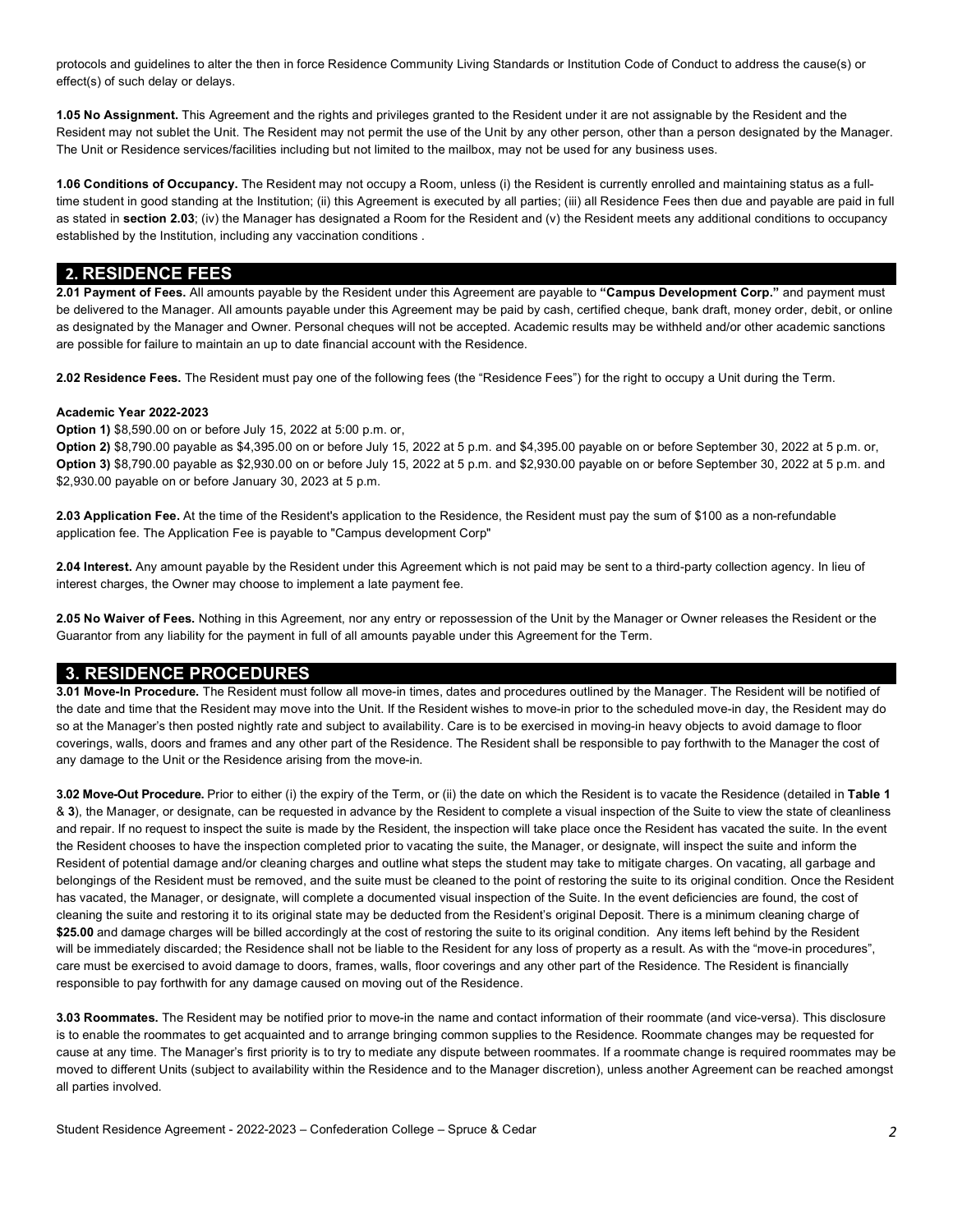**3.04 Unit Reassignment.** The Manager may in its sole and unfettered discretion, relocate the Resident to another Room upon 48 hours advance written notice. The Resident agrees to comply with the terms of any relocation notice and to remove and relocate the Resident's property to the Room designated in the relocation notice. Residents are required to comply with any de-densifying efforts required on campus due to Covid-19 or other public health or safety emergency, including, but not limited to, the relocation of all or some residential students to alternative housing. Relocation does not constitute a termination of a residential student's housing contract. In the event that the Manager must relocate students as part of a de-densifying strategy due to public health, safety or other concerns for an extended period of time and alternative housing is not available, the Manager may, in its sole and unfettered discretion, pay impacted students fair and reasonable reimbursement (as determined by the Manager) as appropriate and based on information available at that time and in full and final satisfaction of the Manager's and the Institution's obligations hereunder.

 **3.05 Deliveries and Solicitation.** The Manager may control access to the Residence for deliveries. The Manager may allow reasonable access to political candidates or their representatives for the purpose of canvassing for support and delivering pamphlets.

 **3.06 Lost Keys, Lock Outs.** The Resident will be responsible for the cost of replacing lost keys (e.g., room key, mailbox key, etc.) at a cost determined by the Manager, to a maximum of \$25.00 per key. If the Resident is locked out of the Resident's Room, the Resident will pay a fee for letting the Resident into the Room, to a maximum of \$5.00, and will be provided with a temporary key to be returned immediately after use. Failure to return temporary key in the time allotted will result in a replacement fee to a maximum of \$25.00 per key. The Resident will be responsible for the cost of replacing Secure Access Fobs at the cost determined by the Manager, to a maximum of \$25.00 per fob.

# **4. RESIDENCE FACILITIES, MAINTENANCE AND SERVICES**

 Report", listing all damage to and deficiencies in the Unit and its furnishings, fixtures and equipment. At all times during the Term, the Resident must maintain the Unit and its furnishings, fixtures and equipment to the same standard and condition as exists at the time possession of the Unit is given to the Resident (or if the Manager repairs any damage or deficiency noted in the Unit Inspection Report, to the same standard and condition as exists after repairing that damage or deficiency), subject to typical wear and tear. The Resident and any other person sharing a Unit with the Resident are jointly and individually liable for any damage to or deficiency in the Unit and its furnishings, fixtures and equipment, other than damage and deficiencies noted in the Unit Inspection Report which are not repaired by the Manager. The Resident must give the Manager prompt written notice of any accidents, damage or malfunctions of any kind to the Unit or its furnishing, fixtures and equipment. The Resident shall keep a copy of each such notice. **4.01 Responsibility for Damages.** Within 24 hours of taking possession of the Resident's assigned Unit, the Resident must complete a "Unit Inspection

 **4.02 Liability of Resident.** The Resident is liable for any damage to the Unit including its furnishings, fixtures and equipment, and for any damage to the Residence arising from the willful acts or the negligence of the Resident. The Manager and the Institution do not assume any responsibility for personal property that is lost, stolen or damaged from any cause. The Resident is strongly encouraged to obtain insurance to cover the above liabilities. Residence does not purchase such protection for personal property. Residents must also take positive steps to ensure their safety by locking doors and ensuring that only authorized persons enter their Unit.

 **4.03 Damages to Common Areas.** Residents are responsible for taking all actions associated with good citizenship, including reporting information about damages and vandalism, and those allegedly responsible for causing the damage. The Resident may be held financially responsible for damage to any part of the Residence (interior/exterior common areas) if the resident, or guest of the Resident is found to be directly or indirectly involved in said damage Common areas include and are not limited to; the living room, hallways, laundry room, stairs, kitchen, the exterior of bedroom doors, parking lots and any other public areas of the Residence. All charges for damages to common areas in residence that cannot be traced to those directly responsible will be split equally among the occupants of the Units, or section of the residence deemed fair and appropriate-ate by the Manager.

 **4.04 Unit Entry.** The Manager subscribes to the principle that Residents are entitled to enjoy a reasonable right to privacy in residence Units. However, the Resident acknowledges that the Manager is entitled, without notice and without the Resident being present, to have authorized staff, the Institution's security services, emergency services, or the police enter the Unit at reasonable times under the following conditions: (a) to provide repair and maintenance services as detailed in **section 4.05** of this Agreement; (b) to inspect the Unit as detailed in **section 4.06** of this Agreement; (c) to ensure the safety and security of the Resident and/or when there is reasonable cause to believe an emergency situation has arisen; (d) during the Winter Break to provide routine section 7.01 and/or the law is being violated. Authorized staff are supplied with a uniform and identification that is visible at all times. maintenance; (e) when there is reasonable cause to believe that terms of this Agreement and/or the Residence Community Living Standards detailed in

 **4.05 Maintenance by the Manager.** Throughout the Term the Manager will inspect, maintain, repair and replace elements of the Residence in order to keep the Residence in a good condition and state of repair, complying with health, safety and fire standards required by law. This includes, but is not limited to, inspecting and testing fire safety equipment, major appliances, electrical, bathroom fixtures and plumbing.

 **4.06 Cleanliness and Inspections.** During the academic term the Unit will be inspected. Should the Unit be found in an unhygienic state, the Resident(s) will be given 24 hours to return it to a proper state, or it will be cleaned at the discretion of the Manager and all associated cleaning/administrative costs will be charged to the Resident. The Resident shall, at all times during the Term, keep all parts of the Unit clean, including and Student Residence Agreement - 2022- 2023 – Confederation College – Spruce & Cedar 4 not limited to; floor coverings, doors, walls, ceilings, kitchen appliances, counters, cupboards, faucets, sinks, furniture, glass, window frames, and other furnishings.

 **4.07 Limitation on Liability of Manager.** Unless arising as a result of their gross negligence, the Manager and the Institution shall not be liable to the Resident for any loss or damage, however caused to the Resident, the property of the Resident or to the property of the Resident's guest(s) while in the

Student Residence Agreement - 2022-2023 – Confederation College – Spruce & Cedar *3*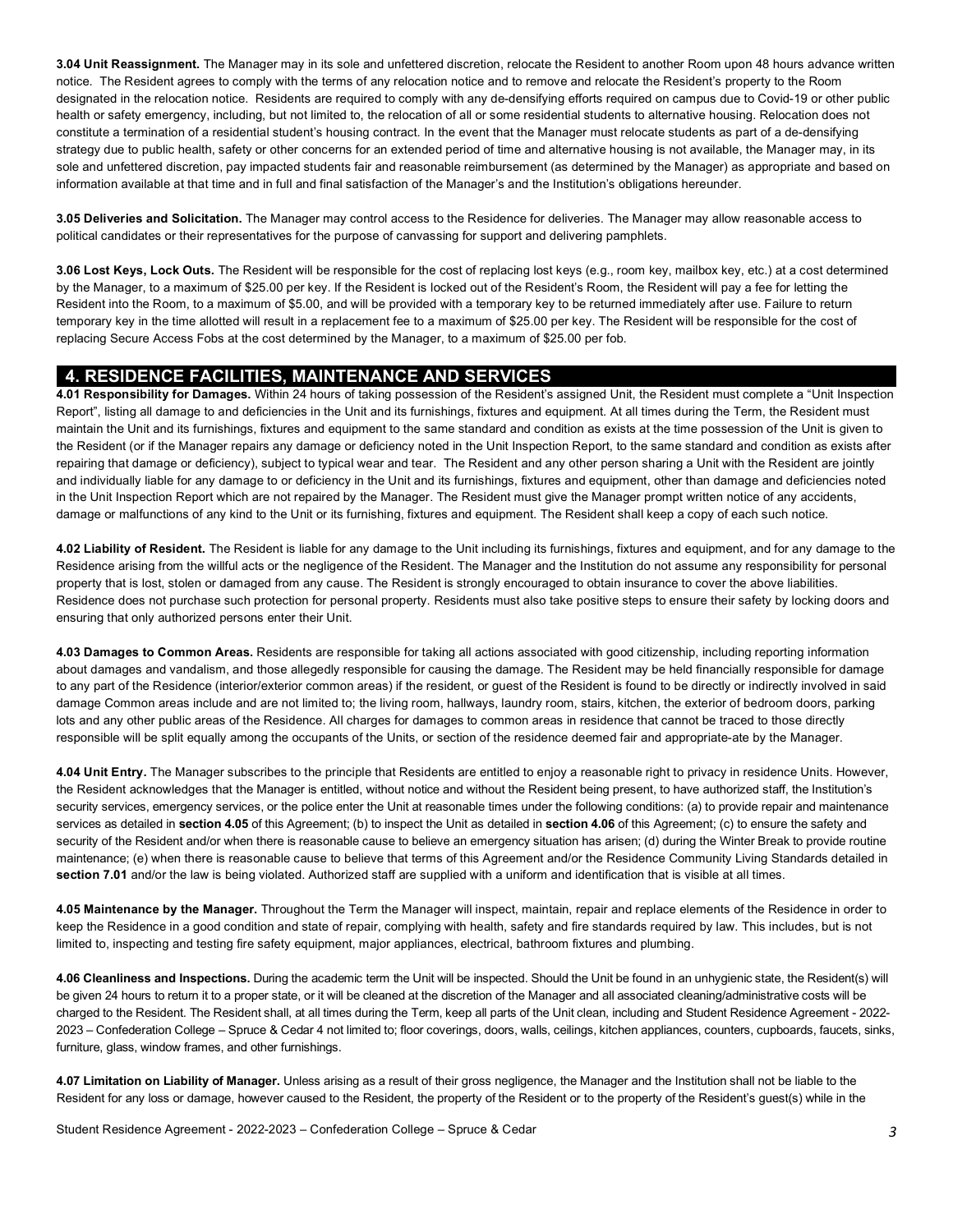Residence or on the lands on which the Residence is situated. Without limiting the generality of the foregoing, such property includes and is not limited to, personal property of the Resident (including their vehicle(s) and their contents) and damage includes and is not limited to; damage caused by the failure of the plumbing or heating system or any other building system, defects in the structure of the Building, water or snow penetration, exterior weather conditions, damage arising from any cause beyond the control of the Manager or Institution, and any damage or injury arising from the activities of employees, contractors or agents of the Manager and the Institution. The Resident agrees that by executing the Agreement and residing in the Residence, they are acknowledging that they understand and freely assume the risks associated with communal living, including but not limited to risks of potential exposure to physical, mental or emotional harm or injury, communicable diseases and other contagious viruses. Accordingly, the Resident on their own behalf and on behalf of their successors, beneficiaries and next of kin hereby waives their right to demand or make any claim against (and indemnifies, releases and covenants and agrees to hold harmless each of) the Manager, the Institution, their agents, contractors, officers, directors, governors, management, successors, assigns, students and employees from or in relation to any and all damages, physical or other harm, death, liability, claims, expenses or loss due to any cause whatsoever, including negligence, breach of contract, or breach of any statutory or other duty of care (collectively, "Claims") arising under or related to this Student Residence Agreement and the provision of services or accommodation, including but not limited to exposure to communicable diseases and contagious viruses. The Resident further agrees to take all reasonable precautions and follow recommendations by public health authorities to mitigate the spread of communicable diseases while living in the Residence community. Failure to follow the Student Residence Agreement and measures related to said communicable diseases (including but not limited to Covid-19), or failure to follow directions from staff regarding communicable disease related rules or measures may result in standards action up to and including eviction from residence.

 **4.08 Heating of Unit.** Throughout the Term the Manager will provide a heating system sufficient to provide a comfortable temperature in the Unit and will operate, maintain and repair that heating system. During any period in which the heating system is not functioning to the standards set out above, the Manager will use commercially reasonable efforts, after receiving notice of the deficiency, to have the system repaired and functioning as soon as may be possible in the circumstances. In no event however, is the Manager, Institution or Owner liable to the Resident for any consequential illness or discomfort and the Manager, Institution or Owner shall not be deemed to be in default of its obligations under this Agreement, so long as it is using commercially reasonable efforts to have the system repaired.

 **4.09 Prohibited Items.** Only refrigeration appliances supplied with the Room are to be used. No other refrigeration items are to be brought into the Room. In order for appliances to be used in the Residence, they must bear a visible serial number and a CSA or UL identification tag. Irons, toaster ovens, coffee makers, electric kettles protected by automatic "shut off" may be used. Appliances found in rooms that do not bear a CSA or UL identification tag will be removed by the Manager at the Resident's expense, without liability to the Manager for spoilage or damage to the appliance removed. The following are prohibited: open hot plates, deep fryers, indoor barbecues, fondues and the like; pets; candles, incense, lava lamps, halogen lamps, large musical instruments or noise producing devices such as subwoofers and PA systems, illegal substances, alcohol and drug paraphernalia, single serving glass alcohol containers (i.e. beer bottles, coolers, etc.), novelty glass liquor bottles, and large common source containers (i.e. kegs, 60oz containers); weapons, replica weapons, or any device that is designed for (or could be used for) the purpose to intimidate, threaten, harm, or kill.

 **4.10 Internet Services.** If the Resident wants additional internet service above and beyond any that may be provided as "standard" in the Residence, the Resident must submit full details to and request and obtain the prior written approval of the Manager and Institution. With respect to Internet Services, the Institution may at its discretion only allow either the standard provided service or the approved alternate service and not both at the same time (Residents will need to complete the Institution's standard forms issued by their IT department). Cutting of wiring, boring of holes, the use of wireless routers, routers, or switches are not permitted. Any unauthorized services or equipment may be removed by the Manager, at the Resident's expense, without notice or liability. All Residents are subject to the Institution's and/or Service Provider's current Internet, cable television and telephone enrolment and usage policies.

 **4.11 No Moving of Supplied Furnishings.** All furnishings and equipment supplied with the Unit shall remain in the Unit for the duration of the Term. All furnishings, if rearranged, must be returned to their original position found at the commencement of the Term. No common area furniture is to be moved into the Bedroom.

 **4.12 No Removal or Substitution.** The Resident may not remove, alter or change any property in the Unit which is provided on occupancy or at any other time during the Term, including and not limited to; furnishings, fixtures, equipment, television sets, appliances, window screens, floor coverings and any mattress covering.

 **4.13 No Renovation or Installation.** The alteration or renovation of the Residence facilities, furniture, fixtures, or equipment supplied in the Unit is not permitted. The lock(s) provided by the Institution are the only locks to be used to secure the door to the Unit and Bedroom. No other locks may be installed by the Resident and the Resident may not change the keying of the lock(s) which are provided. Unauthorized changes to temperature settings or duct or diffuser settings in the Unit, and any attempt to make changes to the heating system in the Unit are prohibited. The Resident may not install any electrical equipment which will overload the capacity of a circuit. Altering or otherwise tampering with electrical systems is prohibited. The Resident may not install furnishings or equipment of any kind (including and not limited to; shelving, light fixtures, audio or visual equipment, satellite dishes and radio or television antenna (e), without the prior written consent of the Manager. If any such furnishing or equipment is installed without the Manager's consent, the Resident will immediately remove it after notice from the Manager, failing which the Manager may remove the furnishing or equipment at the expense of the Resident without further notice and without liability to the Resident for any damage to the furnishing or equipment so re-moved. The Resident is responsible to pay the costs of repairing all damage to the Unit or Residence caused by the installation and removal of any furnishing or equipment installed by the Resident, whether installed with or without the Manager's consent. The Resident also is liable for any damage to property of others and for any injury to or death of any person caused by the installation, existence or removal of any furnishing or equipment installed by the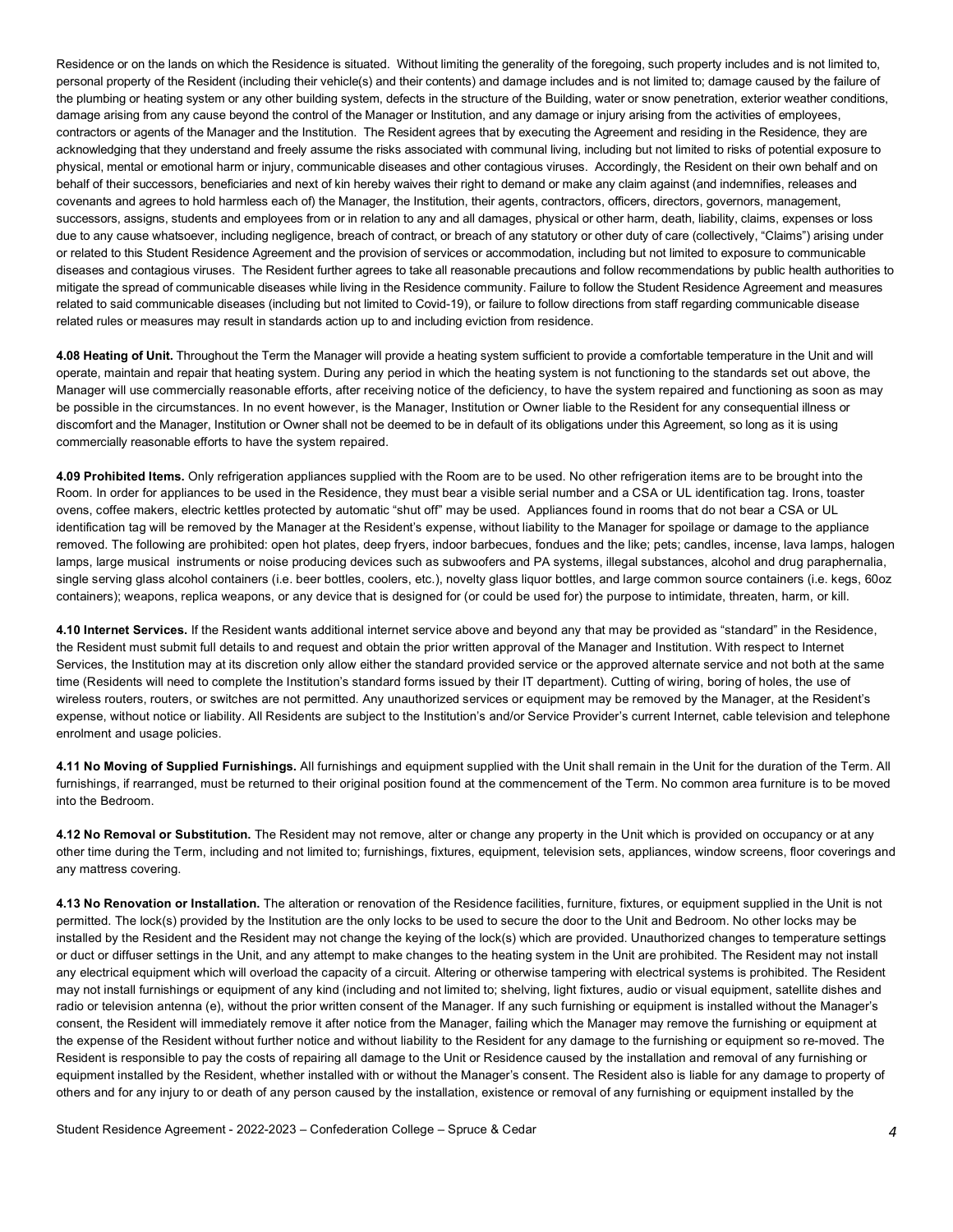Resident, whether installed with or without the Manager's consent. The Resident shall use all television sets, appliances, window screens, floor coverings and linens, only for their intended purpose.

 **4.14 Decorations.** The only acceptable form of affixing items to walls is the use of double-sided tape or magic mounts and must be removed by the Resident prior to move out or be subject to removal charges. Spikes, hooks, screws, tacks or nails or any permanent adhesion type tape shall not be put into or on the walls or woodwork, ceilings, furnishings, doors or windows of any part of the Residence. Residents may not decorate the outside of their Unit door unless for special occasions approved by the Manager. Strings of indoor lights should not be in direct contact with any flammable materials and should not be left on while the Unit is unattended.

 **4.15 Parking.** Residents must park vehicles in designated spaces only, as allotted by the Institution. The Resident shall affix to each vehicle's windshield such decal, label or other distinguishing marker as the Institution directs for identification. Residents parking cars or other motor vehicles in unauthorized areas without the payment of fees or without a formal written Agreement with the Institution may be charged with trespassing and, in addition, the vehicle may be removed at the Resident's expense without notice and without any liability by the Institution or the Manager for damages of any kind. Residents may not bring onto the Residence property any unlicensed or uninsured motor vehicle. If any vehicle become uninsured or has its license expire while parked on the Residence property, it must be removed by the Resident, failing which, after notice, the Institution may remove the vehicle at the Resident's expense, without any liability by the Institution or the Manager for damages of any kind. Bicycles must be stored or kept only in such locations that may be designated by the Manager. All vehicles and bicycles and their contents, if any, are brought onto the Residence property at the sole risk of the owner.

 **4.16 Fire Prevention, Safety and Emergency Situations.** The Resident shall not do or permit anything to be done in the Unit, or bring or keep anything into the Unit, which in any way will increase the risk of fire or conflict with local fire codes or building codes. This includes the burning of candles and incense sticks and the use of lava lamps. The Resident shall not do anything that conflicts with any of the rules and ordinances of the local Board of Health or any municipal by-laws. Residents or their guests found tampering with fire safety equipment will be subject to immediate removal from the Residence, possible criminal prosecution or such other disciplinary action by the Manager. This includes and is not limited to, covering or removing smoke and/or heat detectors within the Unit.

 **4.17 Smoking.** Smoking is not permitted anywhere in the Residence or on or about the lands on which the Residence is situated, except as permitted by the Institution, Manager or municipal by-law.

 **4.18 Illegal Substances.** Possession of controlled or prohibited substances, drug paraphernalia for the purpose of personal use, distribution or sale is strictly prohibited in the Residence or on or about the lands on which the Residence is situated. Any involvement, direct or indirect, in any illegal or drug related activity will be in direct violation of this Agreement and will be subject for immediate removal from the Residence.

# **5. ROLE OF THE GUARANTOR**

 **5.01 Liability of Guarantor.** The Guarantor, in executing this Agreement, covenants with the Manager, and Owner that the Guarantor is and shall be jointly and severally bound and liable with the Resident for the payment of all amounts payable by the Resident under this Agreement and for all obligations of the Resident under this Agreement. In enforcing its rights hereunder, each of the Manager, the Institution and the Owner may proceed against the Guarantor as though the Guarantor were the Resident named in the Agreement. Neither the Manager, the Institution or the Owner is bound to exhaust its remedies against the Resident before making a demand on or pursuing its remedies against the Guarantor.

 **5.02 Consent to Contact Guarantor.** In most circumstances, Residents will be treated without reference to parents, guardians or Guarantors; however, the Manager, or Owner may (at their discretion) contact the Guarantor at any time and for any purpose, including, without limitation, to advise the Guarantor (i) of any accident or injury to the Resident, (ii) of any default by the Resident under this Agreement, or (iii) any situation where the Resident may cause harm to themselves or to another, or (iv) if the Resident is issued any behavioural contract or Eviction by the Manager or Owner. The Manager, and Owner may disclose the Resident's personal information in such communications, and the Resident hereby consents to this disclosure.

#### **6. FREEDOM OF INFORMATION**

 any misconduct or alleged misconduct by me, or any misconduct of others reported or witnessed by me, for the purpose of the Manager and the Institution using that personal information to administer their respective rules of conduct and disciplinary proceedings. Such information includes, and is not limited to, my grades in school, my academic status, any alleged misconduct by me, my response to such an allegation, the substance and status of any disciplinary proceedings and the penalty, if any, imposed. Personal information includes, and is not limited to the Institution confirming to the Manager, my status as a fulltime student, academic status, federal loan status, and provincial loan status for the purpose of room allocation. Personal information also includes, but is not limited to access my official college identification number and photograph in order to verify my identity for the facilitation of services and for investigations that are being conducted by the Manager or the Institution." For the purposes of this consent, the Manager and the Institution include their officers, employees and security contractors who have a reasonable interest in receiving the personal information. **6.01 Freedom of Information.** "I consent to the Manager and the Institution collecting and disclosing to each other personal information about me concerning

 **6.02 Activity Waiver.** On an on-going basis, the Institution and/or the Manager arranges a number of social, sporting and other activities for residents of the Residence, both in the Residence building and at other on-campus and off-campus locations (individually, an "Activity" and collectively, the "Activities"). Activities may have inherent risks associated with participation in them. Participation in all Activities is completely voluntary and the Resident may elect not to participate in any Activity. The Resident specifically acknowledges that in the event that the Resident elects to participate in

Student Residence Agreement - 2022-2023 – Confederation College – Spruce & Cedar *5*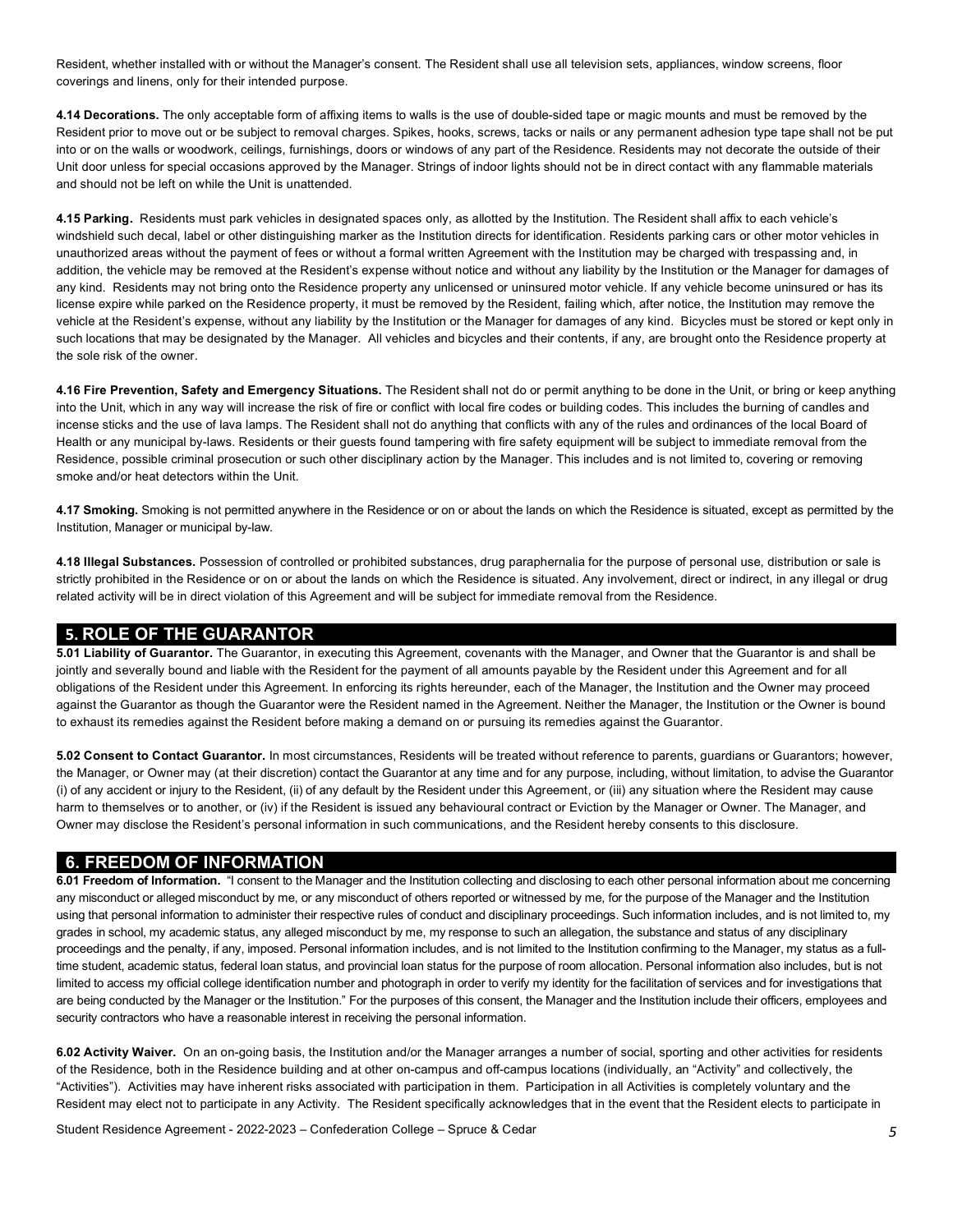any Activity, (i) the Resident is warned that participation in the Activity may involve certain inherent risks, including, without limitation, risks of physical injury, (ii) the Resident has voluntarily elected to participate in the Activity notwithstanding those risks. The Resident acknowledges and assumes all risks of personal injury and all other hazards (i) arising from or related in any way to participation in an Activity, (ii) arising or resulting from any cause whatsoever (including risks inherent in the Activity and negligence), and (iii) whether occurring prior to, during or after the Activity and the Resident agrees that the Institution and the Manager and each of their respective officers, directors, shareholders, employees and agents (as applicable) are expressly released and forever discharged by the Resident from all claims of any nature or kind whatsoever (i) arising from or relating to the Resident's participation in an Activity, (ii) arising or resulting from any cause whatsoever (including risks inherent in the Activity and negligence), and (iii) whether occurring prior to, during or after the Activity.

 **6.03 Photograph Waiver.** The Resident grants permission to the Institution and/or the Manager to use photographs or videotapes taken of the Resident in or about the Residence for use (i) in advertising, direct mail, brochures, newsletters and magazines relating to the Institution, the Manager or the Residence, (iii) in electronic versions of the same publications or on web sites or other electronic form or media relating to the Institution, the Manager or the Residence, and (iii) on display boards within the Residence or the Institution, all without notification. The Resident waives any right to inspect or approve any finished photograph or videotape or any electronic matter that may be used in conjunction with a photograph or videotape now or in the future and waives any right to royalties or other compensation arising from or related to the use of any such photograph, videotape or electronic matter.

# **7. RULES AND REGULATIONS**

 responsibilities, and privileges of Residents as well as the residence conduct process. Each Resident is responsible for reading, understanding, and adhering to the terms outlined within the RCLS. The Manager and the Institution may amend the terms of the RCLS from time to time and may post the amendments in the Residence. Failure to abide by the RCLS may result in eviction from Residence and withdrawal of this Agreement as per the violations and sanctions outlined in the RCLS, and as stated in **section 8.01(d)**. The RCLS can be found online at: **<www.confederationresidence.ca>**. **7.01 Residence Community Living Standards.** The Residence Community Living Standards ("RCLS") forms a part of this Agreement. It details the rights,

 **7.02 Institution Standards.** Residents are also responsible for reading, understanding and adhering to the academic and non-academic policies and procedures that have been established by the Institution, including the Code of Conduct and its penalties.

#### **8. WITHDRAWAL AND CANCELLATION**

 **8.01 Withdrawal by the Manager.** This Agreement may be terminated by the Manager if: (a) the Resident fails to check into their assigned Room within five (5) days of the first day of the Term; (b) the Resident abandons their Room as detailed in **section 8.03** of this Agreement; (c) the Resident decides not to accept the Room they were assigned, or any alternate rooms offered to them during the course of this Agreement; or (d) the Resident violates any of the terms of this Agreement, including violations of the Residence Community Living Standards or Institution Standards. The Manager may notify the Primary or Secondary Contact by phone or e-mail of the withdrawal of the Resident's residency at the same time, if possible, as written Notice of Withdrawal of Residency is delivered to the Resident. If the Resident is unavailable to receive service of the notice in person, then delivery of the notice to the Resident's Room shall be deemed proper service and delivery. The Resident will be allowed 24 hours from the date and time of delivery of the Notice of Withdrawal of Residency to fully vacate and remove all personal belongings from the Residence.

 **8.02 Cancellation or Withdrawal by the Resident.** Cancellations occur prior to the Resident occupying the Room. If the Resident wishes to cancel this Agreement of their residence application, the Resident must cancel their application in their My Housing Portal account prior to occupying the Room. Please note that the Residence operates independently from the Institution and if the Resident cancels their application or enrolment at the Institution, they will also need to cancel their Residence application. Refunds will be issued by the Manager as detailed in **section 8.06**.

 **8.03 Abandonment.** If the Resident vacates the Unit prior to the expiry of the Term without the Manager's prior Agreement, the Unit will be deemed abandoned by the Resident. In that event, the Manager may (i) repossess the Unit without liability to the Manager, and (ii) enter into an Agreement for the occupancy of the Unit with a third party.

 **8.04 Withdrawal Procedures.** Upon the withdrawal of the privileges of this Agreement, the Resident shall, forthwith vacate the Unit within the time frame given, and deliver to the Manager vacant possession of the Unit together with all of the furnishings, fixtures, and appliances of the Residence, and explained in **section 3.02** of this Agreement and all additional directions communicated by the Manager. the furnishings and fixtures shall be in good condition, with reasonable wear and tear excepted. The Resident will follow the Move-out Procedures

 **8.05 Failure to Vacate.** If the Resident does not vacate the Residence on the expiry or early withdrawal of this Agreement, (i) the Resident is liable for any financial loss sustained or incurred by the Manager, or Owner, and (ii) the Manager or Owner may remove the property of the Resident from the Unit (whether or not the Resident is present at the time), and place the property in temporary storage in a location in the Residence of the Manager or Owner's choice, at the Resident's expense, without notice to the Resident and without liability to the Manager or Owner for any damage to or loss of the Resident's property.

 **8.06 Refund Procedures**. Upon the withdrawal of this Agreement or residence application by the Resident, as detailed in section 8.02, the Residence may be entitled to a partial refund of Residence Fees, without interest, within eight (8) weeks of the Resident vacating the Residence or cancelling their residence application. The refund will be in the form of a cheque mailed to the Resident's permanent address on file in the Resident's name only. If a